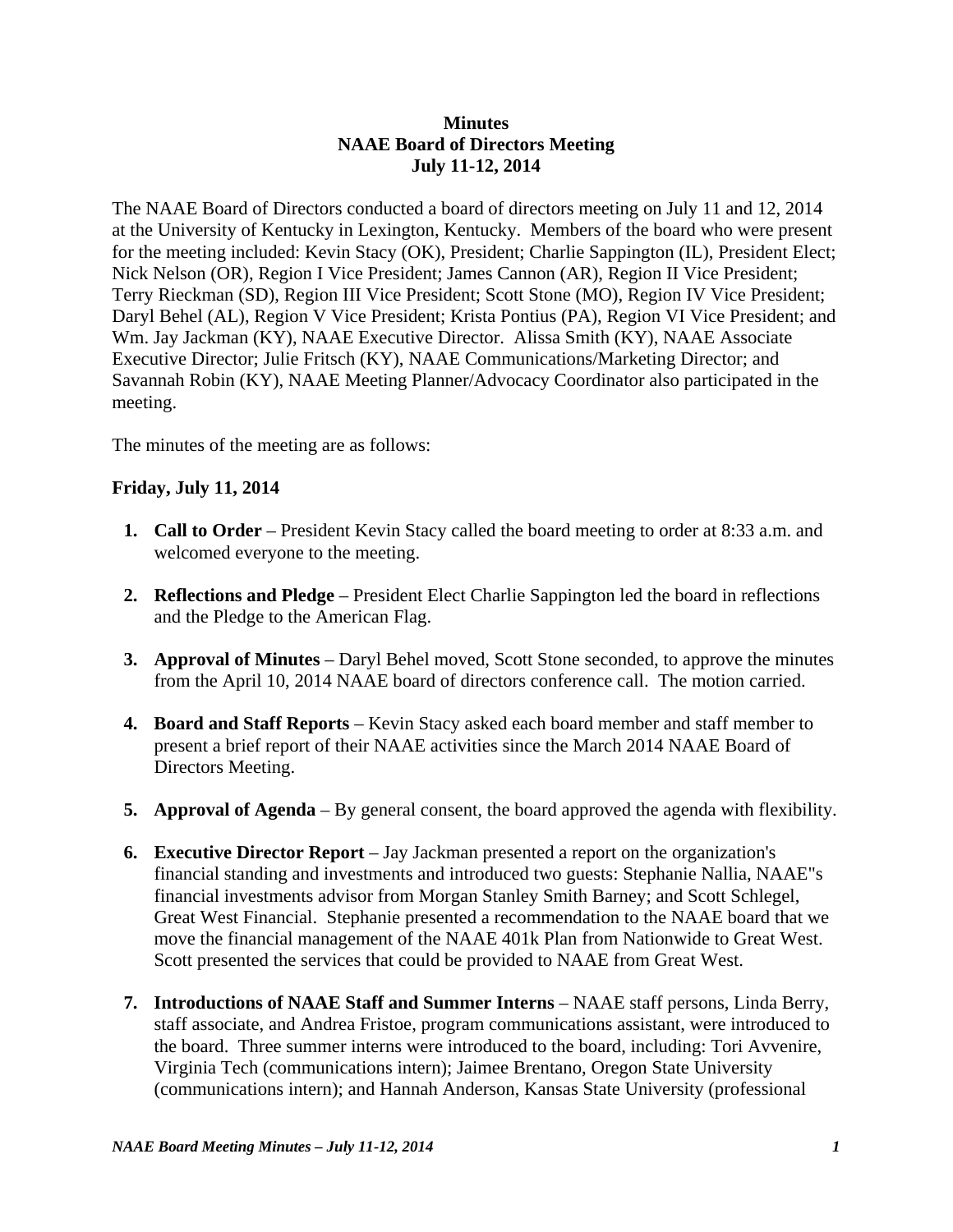development intern). The fourth NAAE summer intern, Sarah Doese, Iowa State University, (advocacy intern) was in Washington, DC.

- **8. NAAE 401k Plan Adjustment** The board discussed the proposal to move the financial management of the NAAE 401k Plan from Nationwide to Great West. Nick Nelson moved, Terry Rieckman seconded, to move the financial management for the NAAE 401k Plan from Nationwide to Great West Financial. The motion carried.
- **9. National Council and SAE Renewal Update** By conference call, Ken Couture, joined the board meeting and presented an update from the National Council for Agricultural Education, specifically the SAE Renewal initiative. Ken also discussed the Council's progress on the review of the AFNR standards and pathways, CASE, and the National Teach Ag Campaign.
- **10. Associate Executive Director Report** Alissa Smith presented her report to the board, including updates on professional development initiatives, including the NATAA, and membership.

*President Kevin Stacy recessed the board meeting for lunch at 11:15 a.m. and reconvened the meeting at 1:30 p.m. The board and staff hosted our friends and partners from the University of Kentucky College of Agriculture, Food and Environment for lunch.* 

- **11. Joint NAAE Committee Conference Call** Charlie Sappington led the board and full committee chairs (who joined by teleconference) through the discussion of the NAAE board restructure proposal and the NAAE committee process restructure proposal. All comments regarding the two restructuring proposals from the 2014 NAAE regional meetings were considered. Additional committee items, beyond the restructuring proposals, from the 2014 regional meetings were discussed as well and included in the respective board committee reports, which were to be presented for board approval on Saturday, July 12, 2014.
- **12. National Teach Ag Campaign Update** Ellen Thompson presented an update from the National Teach Ag Campaign, specifically the STAR program and 2014 National Teach Ag Day plans.
- **13. Board Restructure Proposal Board Discussion** Kevin Stacy led the discussion of the board restructure proposal. It was clarified that, under the newly proposed structure, all members of the board would be eligible to be candidates for president elect and president. Charlie Sappington moved, Krista Pontius seconded, to approve the board restructure proposal *without* the inclusion of the preservice student member. The motion carried.
- **14. Committee Process Restructure Proposal Board Discussion Kevin Stacy led the** discussion of the committee process restructure proposal. Krista Pontius moved, Daryl Behel seconded, to accept the committee process restructure proposal as presented. Nick Nelson moved, Charlie Sappington seconded, to strike "update" on bullet point number two, line four. The amendment to the motion carried. The motion as amended carried.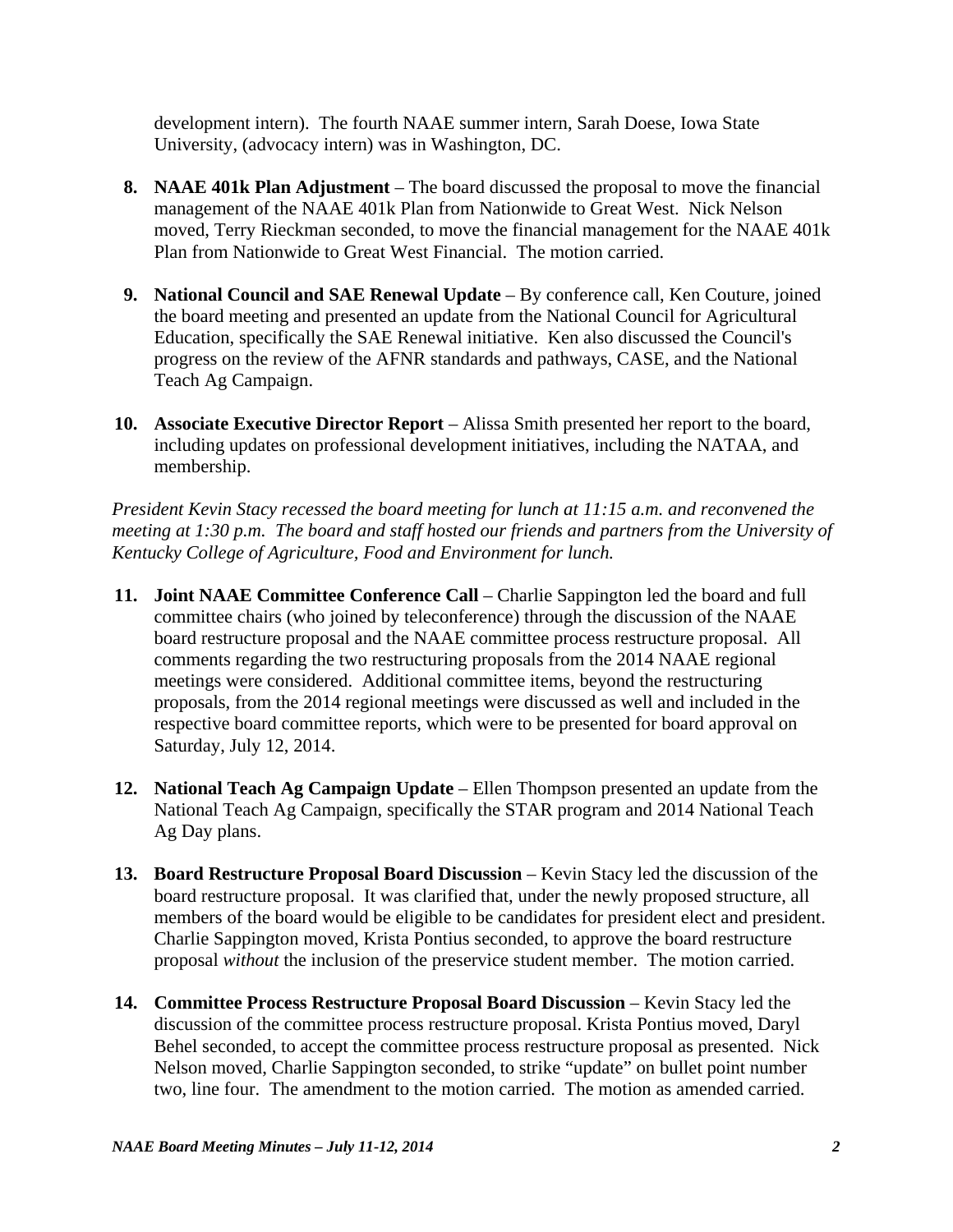*President Kevin Stacy recessed the board meeting for the day at 5:45 p.m. and reconvened the meeting on Saturday, July 12, at 8:28 a.m.* 

## **Saturday, July 12, 2014**

**15. 2014 National FFA Convention** – Julie Fritsch, Alissa Smith and Savannah Robin presented to the board NAAE's plans for the national FFA convention. Savannah Robin and Alissa Smith polled the board members and recorded their needs for sleeping rooms for national FFA convention, as follows:

| Kevin Stacy  |   | <b>Charlie Sappington</b> | $\bigcirc$ | Nick Nelson        | $\theta$ |
|--------------|---|---------------------------|------------|--------------------|----------|
| James Cannon |   | 3 Terry Rieckman 0        |            | <b>Scott Stone</b> | $\theta$ |
| Daryl Behel  | 6 | Michael Harrington 2      |            |                    |          |

**16. 2014 NAAE Convention** – Alissa Smith presented the draft schedule for the upcoming NAAE convention.

 Scott Stone moved, James Cannon seconded, to approve the 2014 NAAE award program recipients as presented. The motion carried.

- **17. Marketing/Communications Director Report** Julie Fritsch presented the marketing/communications director report.
- **18. Committee Process Restructure Discussion** Kevin Stacy led the board in a continuation of the discussion about the committee process restructuring. The board clarified the timelines for the processes under the newly approved structure.

## **19. Committee Reports**

- **a. Professional Growth Committee Report** Nick Nelson presented the Professional Growth Committee report. Nick Nelson moved, Scott Stone seconded, to adopt the Professional Growth committee report. The motion carried.
- **b. Public Policy Committee Report** Terry Rieckman presented the Public Policy Committee report. Terry Rieckman moved, James Cannon seconded, to adopt the Public Policy committee report. The motion carried.
- **c. Marketing Committee Report** Krista Pontius presented the Marketing Committee report. Krista Pontius moved, Daryl Behel seconded, to adopt the Marketing committee report. The motion carried.
- **d. Member Services Committee Report**  Daryl Behel presented the Member Services Committee report. Daryl Behel moved, Krista Pontius seconded, to adopt the Member Services committee report. The motion carried.